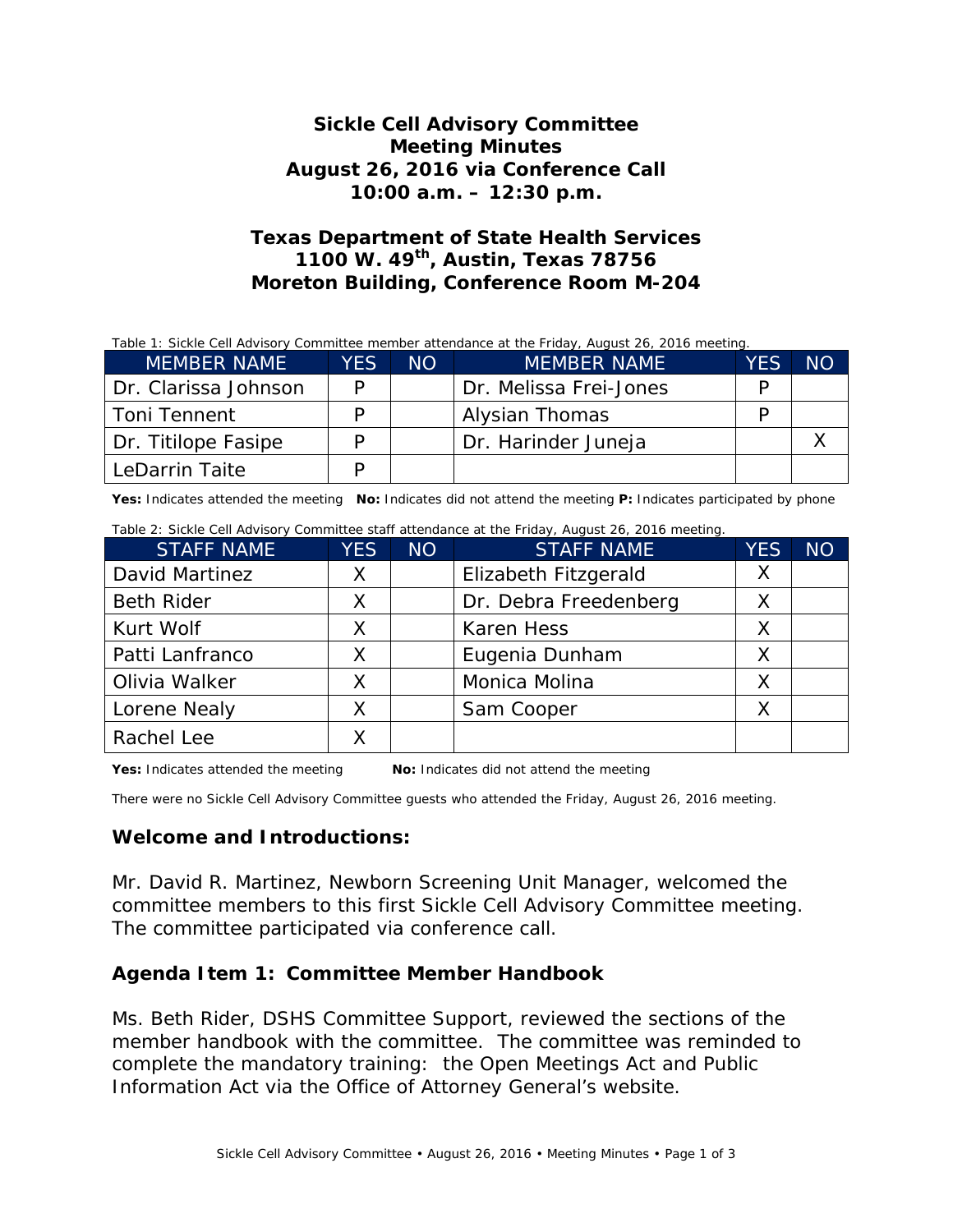# **Agenda Item 2: Committee Member Orientation (Statute, Lobbying, Ethics)**

Ms. Elizabeth Fitzgerald, DSHS attorney, discussed the committee responsibilities: attendance, participation as committee members during the meetings; open meetings; public information; and ethics, including standards of conduct and conflict of interest. Ms. Fitzgerald discussed committee meetings following proper procedures and bylaws to conduct committee business with a quorum. The committee was also provided an overview of the DSHS rulemaking process.

## **Agenda Item 3: Newborn Screening in Texas**

Ms. Karen Hess, Newborn Screening Branch Manager, provided an overview of the newborn screening program in a PowerPoint presentation. Ms. Hess discussed the goals of the program including testing, short-term, and longterm follow-up protocols. Texas newborns are screened for 53 blood spot conditions including Metabolic; Pulmonary (Cystic Fibrosis); Immunologic (SCID); Endocrine; and Hemoglobinopathies (Sickle Cell Anemia, Sickle Beta Thalassemia, Sickle-Hemoglobin C Disease, and various other Hemoglobinopathies). The Newborn Screening Unit staff also oversees the newborn hearing screening program, and supports facilities with conducting point-of-care screening for Critical Congenital Heart Disease (CCHD). Ms. Lorene Nealy, RN, Hemoglobin Team Lead, provided an overview of how clinical care coordination staff perform specific tasks related to Hemoglobinopathies such as Sickle Cell Disease and Sickle Cell Trait. The staff contact the primary care physician and the specialists, and provide education to the parents.

### **Agenda Item 4: Appoint Temporary Presiding Officers**

**MOTION:** Mr. LeDarrin (Darrin) Taite volunteered as a Temporary Presiding Officer

**SECOND:** Dr. Melissa Frei-Jones

**MOTION:** Ms. Alysian Thomas volunteered as a secondary Temporary Presiding Officer in the absence of Mr. Taite

**SECOND:** Mr. Darrin Taite

Motion carries to appoint the above temporary presiding officers.